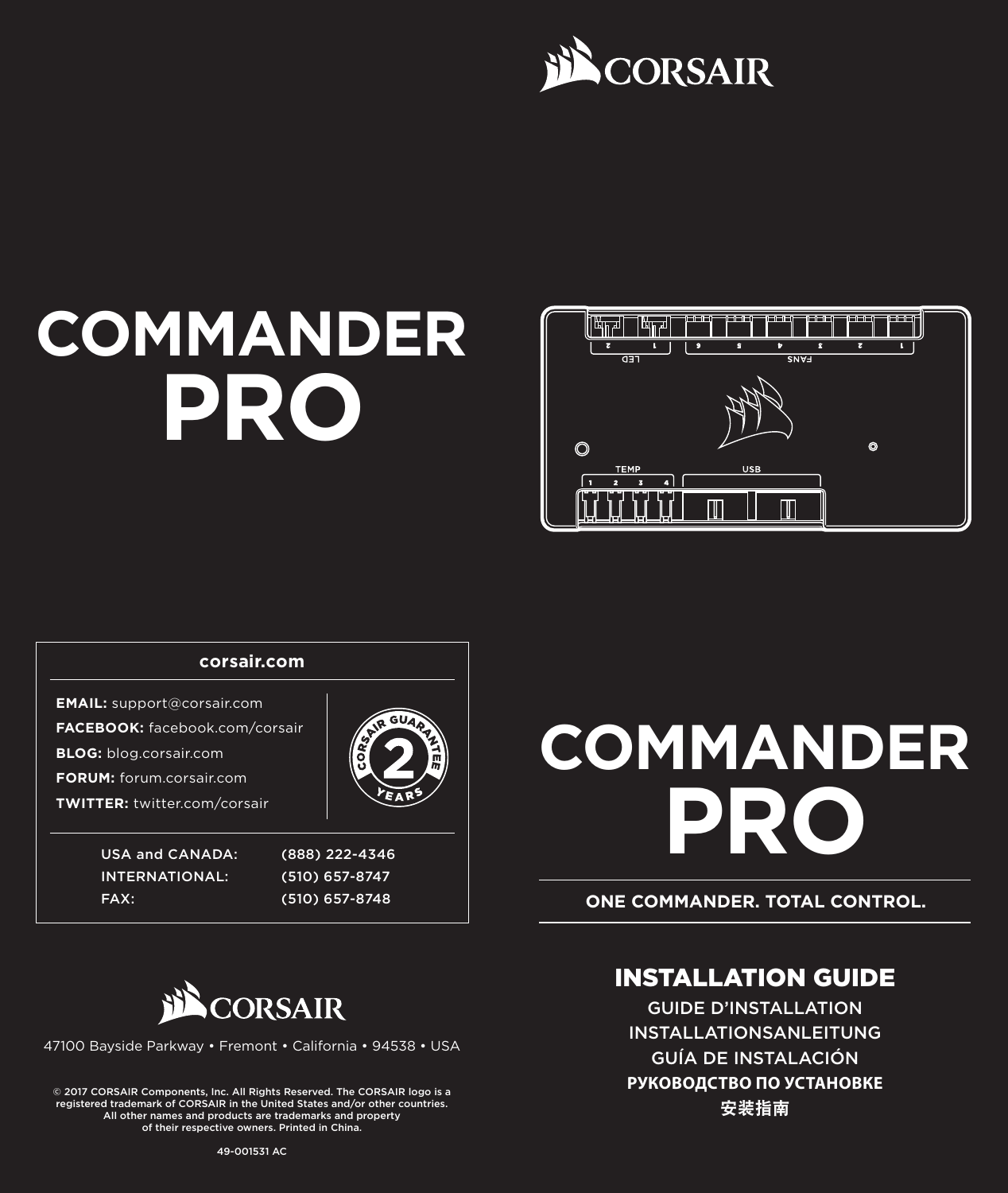### Congratulations!

Félicitations · Begrüßung · Enhorabuena Поздравления **■** 致谢

#### **Congratulations on the purchase of your new CORSAIR Commander PRO!**

The CORSAIR Commander PRO grants superior and accurate hardware control with a compact, all-in-one device. It is fully compatible with CORSAIR LINK devices through two internal USB 2.0 headers, monitors four temperature inputs, and controls up to six fan connectors and two RGB LED channels. Accurately monitor how your system reacts when you push it to the limits. Manage your fans without pressing knobs or switches through the intuitive CORSAIR LINK software. Synchronize your RGB lighting effects with the optional HD RGB fans, SP RGB fans, and individually addressable RGB LED strips to light up your build.

### **Nous vous remercions d'avoir acheté votre nouveau Commander PRO de CORSAIR!**

Le Commander PRO de CORSAIR offre un contrôle puissant et précis de vos composants à partir d'un appareil tout-en-un compact. Entièrement compatible avec les appareils CORSAIR LINK, il propose deux prises internes USB 2.0, il surveille quatre entrées de température et contrôle jusqu'à six connecteurs de ventilateurs et deux canaux LED RGB. Surveillez le comportement de votre système quand vous le poussez dans ses retranchements. Gérez vos ventilateurs à partir du logiciel intuitif CORSAIR LINK, et oubliez le recours aux manettes ou autres switchs. Synchronisez les effets lumineux RGB avec les ventilateurs HD et SP RGB en option, ainsi que les bandes LED RGB personnalisables pour faire briller de mille feux votre système.

### **Wir gratulieren zum Kauf Ihres neuen CORSAIR Commander PRO!**

Der CORSAIR Commander PRO erlaubt eine optimale und präzise Hardwaresteuerung in einer kompakten Box. Er ist dank zwei interner USB-2.0-Anschlüsse vollständig kompatibel mit CORSAIR LINK-Geräten, überwacht vier Temperatureingänge und steuert bis zu sechs Lüfter und zwei RGB-LED-Kanäle. Überwachen Sie, wie Ihr System reagiert, wenn Sie seine Grenzen ausloten. Verwalten Sie Ihre Lüfter mithilfe der intuitiven CORSAIR LINK-Software, ohne Knöpfe oder Schalter drücken zu müssen. Synchronisieren Sie Ihre RGB-Lichteffekte mit den optionalen HD-RGB-Lüftern, SP-RGB-Lüftern und einzeln ansprechbaren RGB-LED-Streifen, um Ihr System zu beleuchten.

#### **¡Enhorabuena por adquirir el nuevo CORSAIR Commander PRO!**

CORSAIR Commander PRO concede un control de hardware superior y más preciso en un dispositivo compacto y todo en uno. Es totalmente compatible con los dispositivos CORSAIR LINK mediante dos cabezales USB 2.0 internos, supervisa cuatro entradas de temperatura y controla hasta seis conectores de ventilador y dos canales LED RGB. Observe de forma precisa cómo reacciona el sistema cuando lo lleva hasta el límite. Administre los ventiladores sin tener que pulsar botones ni interruptores gracias al intuitivo software de CORSAIR LINK. Sincronice los efectos de iluminación RGB con los ventiladores RGB HD opcionales, los ventiladores RGB SP y las tiras LED RGB direccionables individualmente para iluminar su sistema.

#### **Поздравляем с приобретением нового блока управления CORSAIR Commander PRO!**

Компактный универсальный блок управления CORSAIR Commander PRO обеспечивает высокоэффективное и точное управление аппаратным обеспечением с помощью одного устройства. Он полностью совместим с устройствами CORSAIR LINK благодаря двум встроенным разъемам USB 2.0, отслеживает показатели четырех датчиков температуры, а также обеспечивает возможность управления максимум шестью разъемами вентиляторов и двумя светодиодными каналами RGB. Этот блок управления позволяет точно отслеживать состояние системы в условиях максимальных нагрузок. Управляйте вентиляторами без нажатия кнопок или переключателей благодаря интуитивно понятному программному обеспечению CORSAIR LINK. Синхронизируйте эффекты подсветки RGB с дополнительными вентиляторами HD RGB, вентиляторами SP RGB и индивидуально настраиваемыми светодиодными полосами RGB для подсветки системы.

#### 感谢您购买新推出的 **CORSAIR Commander PRO!**

CORSAIR Commander PRO 通过紧凑型的多功一体化设备, 提供卓越精准的硬件控制。通过两个内部 USB 2.0 头、它和 CORSAIR LINK 设备完全兼容,可监控四个温度输入并控制 多达六个风扇连接器和两个 RGB LED 通道。精确监控您的系统 推到极限时的反应。通过直观 CORSAIR LINK 软件管理风扇, 不需要按下旋钮或开关。将 RGB 照明效果和选配的 HD RGB 风扇、SP RGB 风扇和个别可寻址的 RGB LED 光条同步, 让您 的机器发光发亮。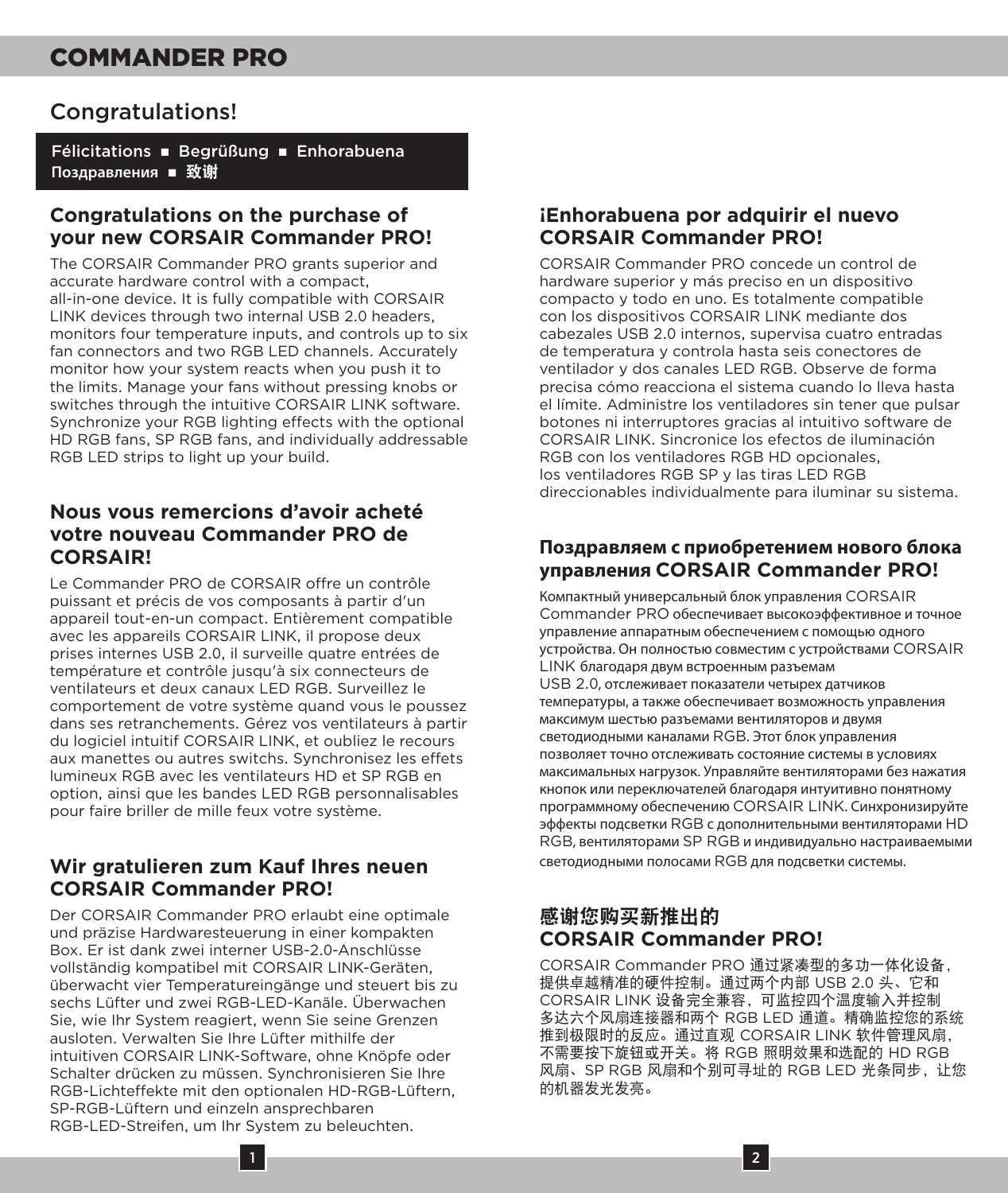## Table of Contents

Table des matières  $\blacksquare$  Inhalt  $\blacksquare$  Índice Оглавление **■** 目录

| Contenu de l'emballage · Lieferumfang<br>Contenido del paquete • Комплект поставки<br>包装内容            |
|-------------------------------------------------------------------------------------------------------|
| Caractéristiques techniques • Technische Daten<br>Especificaciones • Технические характеристики<br>规格 |
| Installation • Installation • Instalación                                                             |

Установка • 安装

## Package Contents

Contenu de l'emballage = Lieferumfang Contenido ■ Комплект поставки ■ 包装内容 x1 CORSAIR Commander PRO x2 **RGB LED hub cables** Étiquettes pour hub LED RGB • RGB-LED-Hub-Kabel Etiquetas de concentrador LED RGB Элементы маркировки светодиодного концентратора RGB RGB I FD 集线器电缆 **X4 Thermal sensors**<br>
Capteurs thermiques • Temperatursensoren Sensores térmicos • Датчики температуры • 热传感器 x4 **Fan extension cables** Câbles d'extension pour ventilateurs Lüfter-Verlängerungskabel Prolongadores para el ventilador Удлинительные кабели для вентиляторов 风扇延长线 **X2 Mounting tape**<br>
Machésif de montage • Klebeband • Cinta de montaje<br>
Mourneuse acute de states Монтажная лента • 安装胶带 x1 **Installation guide** Guide d'installation • Installationsanleitung Guía de instalación • Руководство по установке • 安装指南

## Specifications

#### Caractéristiques techniques = Technische Daten **Especificaciones ■ Технические характеристики ■ 规格**



| 69 <sub>mm</sub><br>Ō                | TEMP<br>USB<br>4 ]<br>$\overline{\mathbf{z}}$<br>x | ø                            |
|--------------------------------------|----------------------------------------------------|------------------------------|
| 15.5<br>mm                           | - - - - - - - - - - -                              | فها الهندا الحدا الحدالالحدا |
|                                      | हा हा हा ह                                         |                              |
|                                      | 133mm                                              |                              |
|                                      | <b>Commander PRO</b>                               |                              |
| Unit dimension (L x W x H)           |                                                    | 133mm x 69mm x 15.5mm        |
|                                      | Logic                                              | 2.97V to 3.63V               |
| Power input                          |                                                    | 4.5V to 5.5V                 |
|                                      | Fan                                                | 11.4V to 12.6V               |
|                                      | RGB I FD                                           | 4.5V to 5.5V                 |
|                                      | <b>USB</b>                                         | 440mm                        |
|                                      | SATA power                                         | 465mm                        |
| Cable                                | Thermal sensor                                     | 610mm                        |
|                                      | Fan extension                                      | 610mm                        |
|                                      | RGB LED hub                                        | 485mm                        |
| RGB I FD channels                    |                                                    | Two 3-pin connector          |
| Max. power for RGB LED channels      |                                                    | 4.5A                         |
| Max. power per fan header (combined) |                                                    | 1A per port (4.5A combined)  |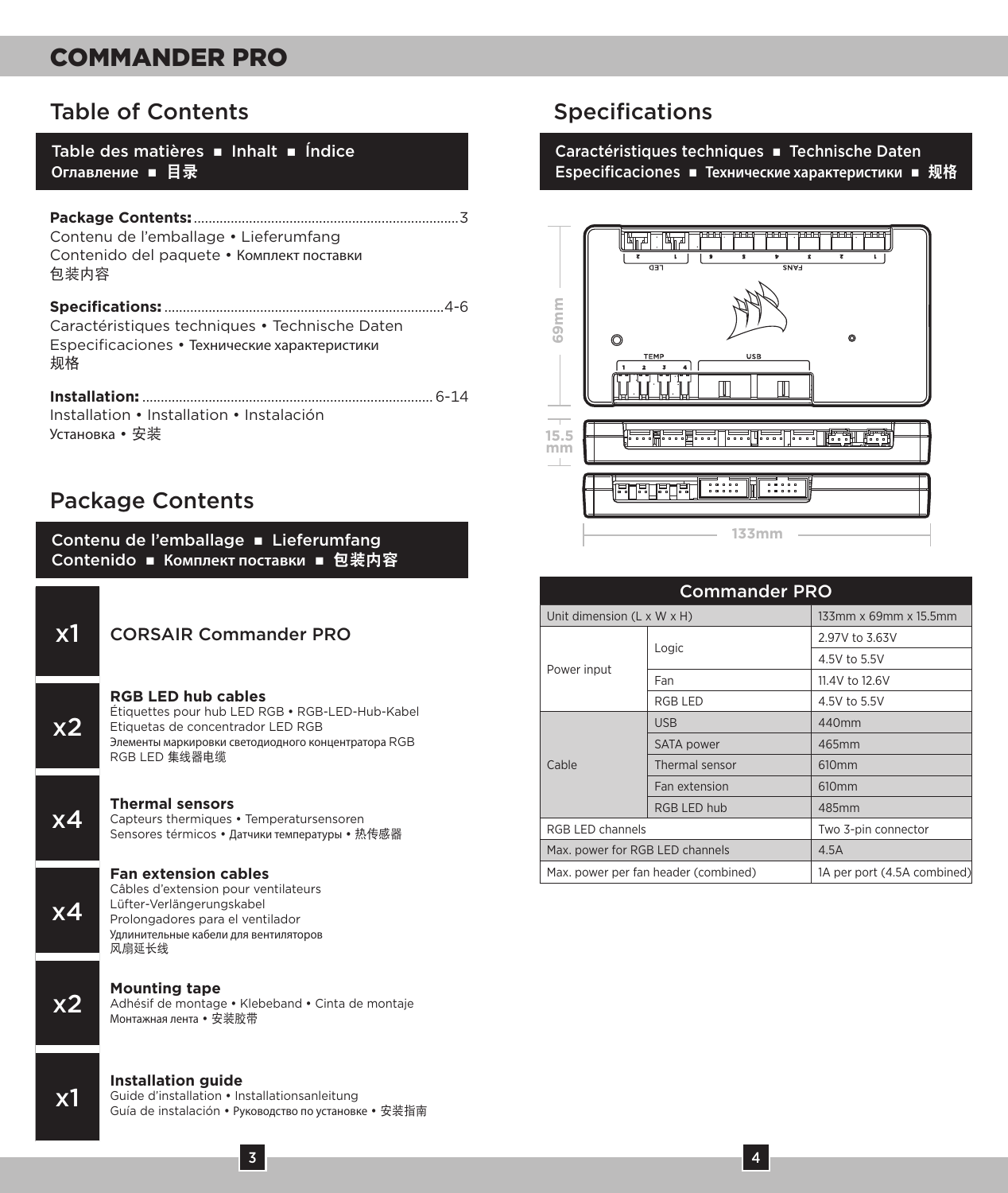## Specifications (Continued)

Caractéristiques techniques **n** Technische Daten **Especificaciones ■ Технические характеристики ■ 规格** 

| <b>Commander PRO</b>                                 |                          |                               |
|------------------------------------------------------|--------------------------|-------------------------------|
| Dimensions de l'appareil (L x l x H)                 |                          | 133 mm x 69 mm x 15,5 mm      |
| Fntrée<br>d'alimentation                             | Logique                  | 2,97 V à 3,63 V               |
|                                                      |                          | 4,5 V à 5,5 V                 |
|                                                      | Ventilation              | 11.4 V à 12.6 V               |
|                                                      | RGB I FD                 | 4,5 V à 5,5 V                 |
| Câble                                                | <b>USB</b>               | 440 mm                        |
|                                                      | <b>Alimentation SATA</b> | 465 mm                        |
|                                                      | Capteur thermique        | 610 mm                        |
|                                                      | Extension de ventilateur | 610 mm                        |
|                                                      | Hub LED RGB              | 485mm                         |
| Canaux LED RGB                                       |                          | 2 connecteurs à 3 broches     |
| Puissance max. pour les canaux LED RGB               |                          | 4.5A                          |
| Puissance max, par prise pour ventilateur (combinée) |                          | 1 A par port (4,5 A combinés) |

| <b>Commander PRO</b>                          |                           |                                     |
|-----------------------------------------------|---------------------------|-------------------------------------|
| Produktabmessungen (L x B x H)                |                           | 133 x 69 x 15.5 mm                  |
|                                               | Logik                     | 2.97-3.63 V                         |
| Leistungsauf-                                 |                           | $4.5 - 5.5$ V                       |
| nahme                                         | I üfter                   | $11.4 - 12.6$ V                     |
|                                               | RGB-I FD                  | $4.5 - 5.5$ V                       |
|                                               | <b>USB</b>                | 440 mm                              |
|                                               | SATA-Netzkabel            | 465 mm                              |
| Kabel                                         | Temperatursensor          | 610 mm                              |
|                                               | Lüfter-Verlängerungskabel | 610 mm                              |
|                                               | RGB-LED-Hub               | 485mm                               |
| RGB-LED-Kanäle                                |                           | Zwei dreipolige Anschlüsse          |
| Max. Leistung für RGB-LED-Kanäle              |                           | 4.5A                                |
| Max. Leistung pro Lüfteranschluss (insgesamt) |                           | 1 A pro Anschluss (4,5 A insgesamt) |

| <b>Commander PRO</b>                                   |                                |                                      |
|--------------------------------------------------------|--------------------------------|--------------------------------------|
| Dimensión de la unidad (L x An x AL)                   |                                | 133 mm x 69 mm x 15,5 mm             |
| Potencia de<br>entrada                                 | Lógica                         | De 2,97 V a 3,63 V                   |
|                                                        |                                | De 4,5 V a 5,5 V                     |
|                                                        | Ventilador                     | De 11,4 V a 12,6 V                   |
|                                                        | <b>IFD RGB</b>                 | De 4,5 V a 5,5 V                     |
| Cable                                                  | <b>USB</b>                     | 440 mm                               |
|                                                        | Alimentación SATA              | 465 mm                               |
|                                                        | Sensor térmico                 | 610 mm                               |
|                                                        | Prolongador para el ventilador | 610 mm                               |
|                                                        | Concentrador LED RGB           | 485mm                                |
| Canales LED RGB                                        |                                | Dos conectores de 3 clavijas         |
| Potencia máx. para canales LED RGB                     |                                | 4.5A                                 |
| Potencia máx. por cabezal de ventilador<br>(combinado) |                                | 1 A por puerto<br>(4.5 A combinados) |

| <b>Commander PRO</b>                                          |                                  |                             |
|---------------------------------------------------------------|----------------------------------|-----------------------------|
| Размеры устройства (Д х Ш х В)                                |                                  | 133 mm x 69 mm x 155 mm     |
|                                                               | Логическая схема                 | от 2,97 В до 3,63 В         |
| Мощность на входе                                             |                                  | от 4,5 В до 5,5 В           |
|                                                               | Вентилятор                       | от 11.4 В до 12.6 В         |
|                                                               | СВЕТОДИОДНАЯ ПОДСВЕТКА RGB       | от 4.5 В до 5.5 В           |
|                                                               | <b>USB</b>                       | 440 mm                      |
|                                                               | Питание SATA                     | 465 mm                      |
| Кабель                                                        | Датчик температуры               | 610 mm                      |
|                                                               | Удлинительный кабель вентилятора | 610 mm                      |
|                                                               | Светодиодного концентратора RGB  | 485mm                       |
| Светодиодные каналы RGB                                       |                                  | Два 3-контактных разъема    |
| Максимальная мощность для каналов светодиодной подсветки RGB  |                                  | 4.5A                        |
| Максимальное мощность на разъем вентилятора (комбинированная) |                                  | 1А на порт (комбин. - 4.5А) |

| <b>Commander PRO</b> |             |                       |
|----------------------|-------------|-----------------------|
| 设备尺寸(长 x 宽 x 高)      |             | 133mm x 69mm x 15.5mm |
| 电源输入                 | 逻辑          | 2.97V to 3.63V        |
|                      |             | 4.5V to 5.5V          |
|                      | 风扇          | 11.4V to 12.6V        |
|                      | RGB I FD    | 4.5V to 5.5V          |
| 电缆                   | <b>USB</b>  | 440mm                 |
|                      | SATA 电源     | 465mm                 |
|                      | 热传感器        | 610mm                 |
|                      | 风扇延长线       | 610mm                 |
|                      | RGB LED 集线器 | 485mm                 |
| RGB LED 通道           |             | 两个 3 针接头              |
| RGB LED 通道的上限功率      |             | 4.5A                  |
| 每个风扇接头的上限功率(结合)      |             | 每个端口 1A (结合后为 4.5A)   |

## Installation

Installation **n** Installation **n** Instalación Установка ■ 安装

#### **1. Turn your system off for the installation of your Commander PRO.**

Mettez votre système hors tension pendant l'installation de votre Commander PRO.

Schalten Sie Ihr System für die Installation des Commander PRO aus.

Apague el sistema para instalar Commander PRO.

Для установки блока управления Commander PRO отключите систему.

安装 Commander PRO 前先关闭您的系统。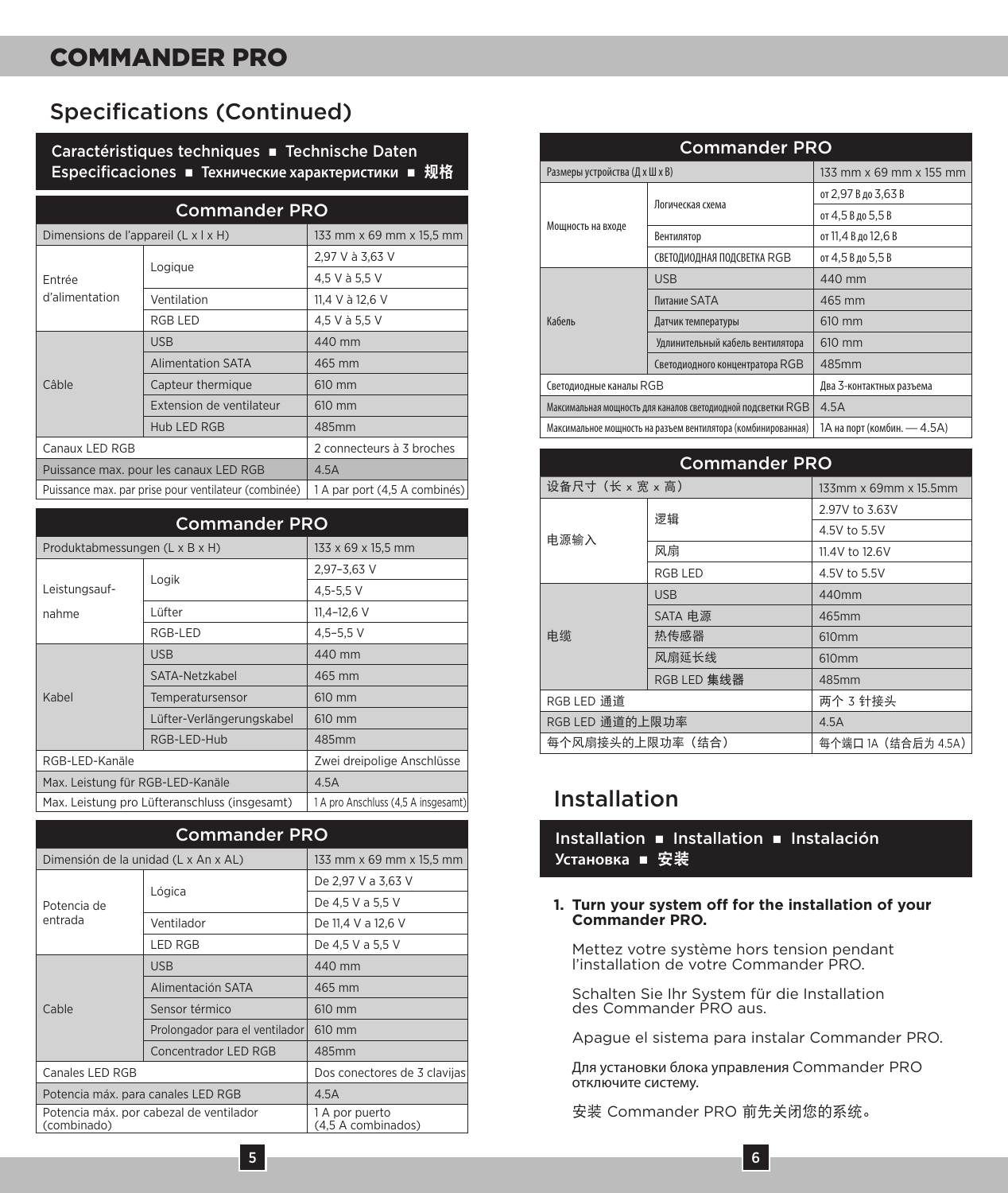#### **2. Locate an area to mount your Commander PRO. Adhere it onto the desired location with the double-sided tape.**

Trouvez un emplacement où installer votre Commander PRO. Fixez-le à l'endroit désiré à l'aide de l'adhésif double face.

Suchen Sie einen geeigneten Ort für die Montage des Commander PRO. Befestigen Sie ihn mithilfe des doppelseitigen Klebebands an der gewünschten Position.

Localice una zona en la que montar Commander PRO. Colóquelo en la zona que desee con la cinta de doble cara.

Определите место для установки блока управления Commander PRO. Прикрепите его с помощью двухсторонней клейкой ленты.

找出安装 Commander PRO 的区域。使用双面胶带, 将它 附贴在想要的位置。

#### **3. Connect any 3-pin or 4-pin fans you wish to control into the 4-pin headers labeled "Fans 1-6". The included fan extension cables can be used if necessary.**

Connectez les ventilateurs à 3 ou 4 broches que vous souhaitez contrôler aux cavaliers à 4 broches intitulés « Fans 1-6 ». Les câbles d'extension pour ventilateurs fournis peuvent être utilisés, si besoin est.

Verbinden Sie alle drei-oder vierpoligen Lüfter, die Sie steuern möchten, mit den vierpoligen Anschlüssen mit der Aufschrift "Lüfter 1–6". Falls erforderlich, können dazu auch die enthaltenen Lüfter-Verlängerungskabel verwendet werden.

Conecte los ventiladores de 3 o 4 clavijas que desee controlar a los cabezales de 4 clavijas llamados "Fans 1-6". Si fuera necesario, se pueden utilizar los prolongadores para el ventilador que se incluyen.

Подключите вентиляторы с 3-контактным или с 4-контактным разъемом к 4-контактным разъемам с маркировкой Fans 1-6 (вентиляторы 1–6). При необходимости можно использовать входящие в комплект удлинительные кабели для вентиляторов.

将您想要控制的任何 3 针或 4 针风扇,接入标示 "风扇 1-6" 的 4 针标头。必要时使用内附的风扇延长线。

#### **4. Connect the thermal sensors to the 2-pin headers labeled "Temp 1-4".**

Connectez les capteurs thermiques aux cavaliers à 2 broches intitulés « Temp 1-4 ».

Verbinden Sie die Temperatursensoren mit den zweipoligen Anschlüssen mit der Aufschrift "Temp 1–4".

Conecte los sensores térmicos a los cabezales de 2 clavijas con el nombre "Temp 1-4".

Подключите датчики температуры к 2-контактным разъемам с маркировкой Temp 1-4 (датчики температуры 1–4).

将热传感器连接到标示 "Temp 1–4" 的 2 针标头。

*TIP: The thermal sensors are designed to measure ambient temperatures, so for the most accurate results, they should not directly touch components. You may find it useful to mount the thermal sensors near air intake and exhaust points, and if your PC case has multiple compartments, you can try placing each of the sensors in its own compartment. Since the thermal sensors can easily be repositioned, you can try various locations and use what works best for you.*

*CONSEIL: les capteurs thermiques sont conçus pour mesurer la température ambiante. Pour des résultats optimaux, ils ne devraient donc pas toucher directement les composants. Il peut être utile de monter les capteurs thermiques à proximité d'une entrée ou d'une sortie d'air, et si votre boîtier d'ordinateur dispose de plusieurs compartiments, vous pouvez essayer de placer les capteurs dans leur propre compartiment. Étant donné que les capteurs thermiques sont facilement repositionnables, vous pouvez essayer de trouver l'emplacement qui convient le mieux.*

*TIPP: Die Temperatursensoren dienen zur Messung der Umgebungstemperatur und sollten die Komponenten nicht direkt berühren, sondern in der Nähe von Lufteingängen und -auslässen angebracht werden. Wenn das PC-Gehäuse über mehrere Abteilungen verfügt, können Sie in jeder einzelnen Abteilung einen Sensor installieren. Da die Temperatursensoren leicht versetzt werden können, ist es möglich, verschiedene Positionen auszuprobieren und so die beste Lösung zu finden.*

*CONSEJO: Los sensores térmicos están diseñados para medir la temperatura ambiente, por tanto, para obtener unos resultados más precisos, no deberían tocar directamente los componentes. Puede que le resulte útil montar los sensores térmicos cerca de los puntos de entrada y salida de aire. Si el chasis del PC tiene varios compartimentos, pruebe a colocar cada uno de los sensores en su propio compartimento. Como los sensores térmicos se pueden volver a colocar con facilidad, pruebe varias ubicaciones y utilice la que le resulte más conveniente.*

*ПОДСКАЗКА: Температурные датчики предназначены для измерения температуры окружающей среды, поэтому для получения наиболее точных результатов они не должны непосредственно соприкасаться с компонентами. Установка температурных датчиков рядом с воздухозаборниками и вытяжными отверстиями может быть полезной, а если корпус ПК имеет несколько отсеков, рекомендуется расположить каждый из датчиков в своем отсеке. Возможность изменения местоположения температурных датчиков позволяет устанавливать их в оптимальном месте в корпусе ПК.*

**提**最为使得感器的目的是为测量环境温度,若想要获得最准确的结果,就<br>不能直接碰触组件。您会发现将热传感器安装在进风口和排气点附近很有用,<br>由于热传感器可以轻松地重新定位,您可以尝试各个不同位置,然后再从中选<br>用最适合的一个。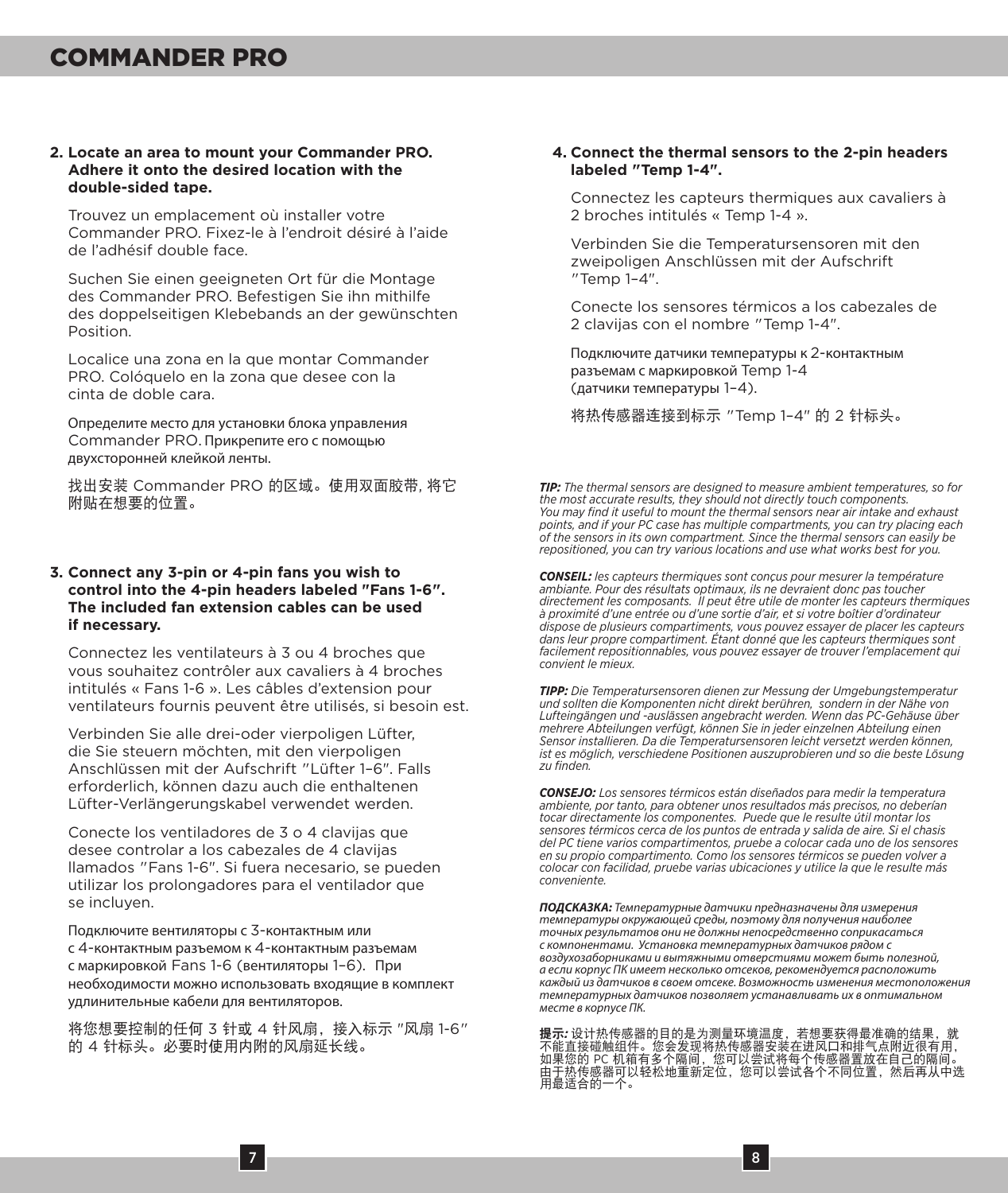**5.** *OPTIONAL:* **Connect the individually addressable RGB LED strips (sold separately) to the 3-pin connectors labeled "LED 1-2". Alternatively, connect your HD/SP RGB fans to the Commander PRO via the RGB LED hub (sold separately) using the supplied RGB LED hub cables.**

*FACULTATIF:* connectez les bandes LED RGB personnalisables individuellement (vendues séparément) aux connecteurs à 3 broches intitulés « LED 1-2 ». Sinon, vous pouvez connecter vos ventilateurs HD/SP RGB au Commander PRO par l'intermédiaire du hub LED RGB (vendu séparément) et des câbles du hub LED RGB fournis.

*OPTIONAL:* Verbinden Sie die einzeln ansprechbaren RGB-LED-Streifen (separat erhältlich) mit den dreipoligen Steckern mit der Kennzeichnung "LED 1-2". Alternativ können Sie Ihre HD-/SP-RGB-Lüfter auch über das separat erhältliche RGB-LED-Hub und die enthaltenen RGB-LED-Hub-Kabel mit dem Commander PRO verbinden.

*OPCIONAL:* Conecte las tiras LED RGB direccionables de forma individual (se venden por separado) a los conectores de 3 clavijas con el nombre "LED 1-2". También puede conectar los ventiladores RGB HD/SP a Commander PRO a través del concentrador LED RGB (se vende por separado) y con los cables para el concentrador LED RGB que se incluyen.

*ДОПОЛНИТЕЛЬНО:* Подсоедините светодиодные полосы RGB с возможностью индивидуальной настройки (приобретаются отдельно) к 3-контактным разъемам с маркировкой LED 1-2 (светодиоды 1-2). Также можно подключить вентиляторы HD/SP RGB к блоку управления Commander PRO через светодиодный концентратор RGB LED (приобретается отдельно) с помощью кабелей светодиодного концентратора RGB.

选配:将个别可寻址的 RGB LED 光条 (单独销售) 连 接到标示 "LED 1-2" 的 3 针接头。或是, 通过 RGB LED 集线器 (单独销售) 使用供应的 RGB LED 集线器电缆, 将 HD/SP RGB 风扇连接到 Commander PRO。





#### **Please refrain from mounting the strips on components (HDD, SSD) that are sensitive to magnets.**

Ne montez pas les bandes sur des composants (disque dur, disque SSD) sensibles aux aimants.

Befestigen Sie die Streifen nicht an Komponenten, die empfindlich gegenüber Magneten sind (z. B. HDD, SSD).

Evite montar las tiras en componentes (HHD, SSD) sensibles a los imanes.

Не приклеивайте полосы на компоненты, чувствительные к магнитному излучению (жесткие диски, твердотельные накопители).

请勿将光条安装在对磁性敏感的组件 (HHD, SSD) 上。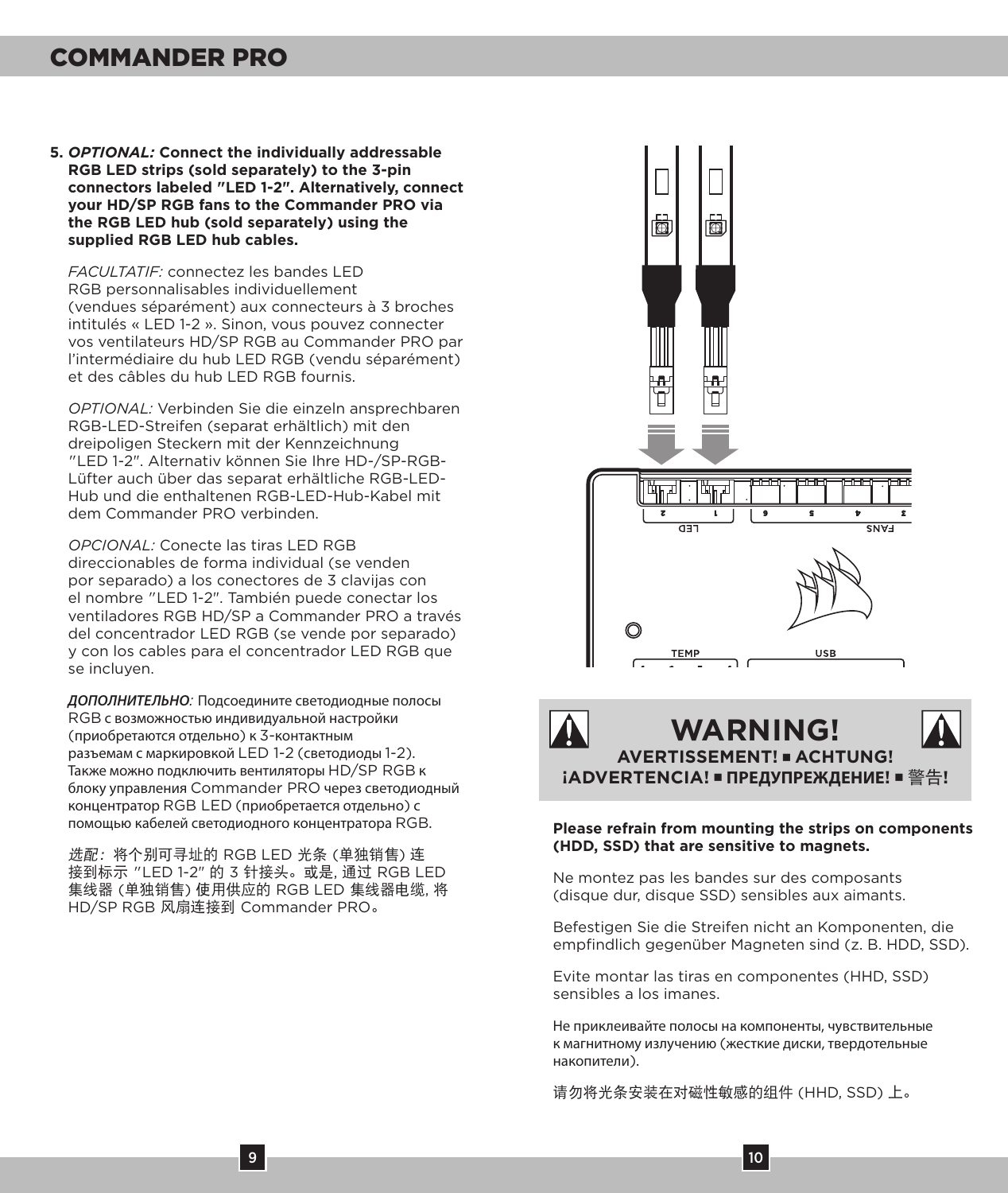**6. Connect your LINK hardware such as the Lighting Node PRO (sold separately) into an available 9-pin USB 2.0 header on the Commander PRO. Ensure that these devices are properly powered (see device manual).**

Connectez votre matériel LINK tel que le Lighting Node PRO (vendu séparément) à un cavalier à 9 broches USB 2.0 disponible du Commander PRO. Assurez-vous que ces appareils sont correctement alimentés (reportez-vous aux manuels des appareils).

Verbinden Sie Ihre LINK-Hardware, z. B. den Lighting Node PRO (separat erhältlich), mit einem freien neunpoligen USB-2.0-Anschluss am Commander PRO. Stellen Sie sicher, dass die Geräte ordnungsgemäß mit Strom versorgt werden (siehe Gerätehandbuch).

Conecte el hardware LINK, como Lighting Node PRO (se vende por separado), a un cabezal USB 2.0 de 9 clavijas que esté disponible en Commander PRO. Asegúrese de que todos los dispositivos cuentan con la alimentación necesaria (consulte el manual del dispositivo).

Подключите аппаратное обеспечение LINK, например блок управления Lighting Node PRO (приобретается отдельно), к 9-контактному разъему USB 2.0 на блоке управления Commander PRO. Убедитесь в том, что эти устройства правильно подключены к сети питания (см. руководство по эксплуатации к устройству).

将 LINK 硬件如 Lighting Node PRO (单独销售) 连接到 Commander PRO 上可用的 9 针 USB 2.0 标头。确保设 备正常供电 (请参见设备手册)。

#### **7. Plug the USB cable from the Commander PRO into an available internal USB 2.0 header on your PC's motherboard (refer to your motherboard manual for location).**

Branchez le câble USB du Commander PRO sur un cavalier interne USB 2.0 disponible de la carte mère de votre ordinateur (reportez-vous au manuel de la carte mère pour connaître son emplacement).

Verbinden Sie das USB-Kabel des Commander PRO mit einem freien USB-2.0-Anschluss am Mainboard Ihres PCs (die Position des Anschlusses entnehmen Sie dem Mainboard-Handbuch).

Conecte el cable USB de Commander PRO a cualquier cabezal USB 2.0 interno disponible en la placa base del PC. (Consulte el manual de la placa base para conocer su ubicación).

Подключите кабель USB от блока управления Commander PRO к внутреннему разъему USB 2.0 на материнской плате ПК (местоположение разъема см. в руководстве к материнской плате).

将 USB 电缆从 Commander PRO 插入 PC 主板 (相关位 置请参照主板手册) 上可用的内部 USB 2.0 标头。